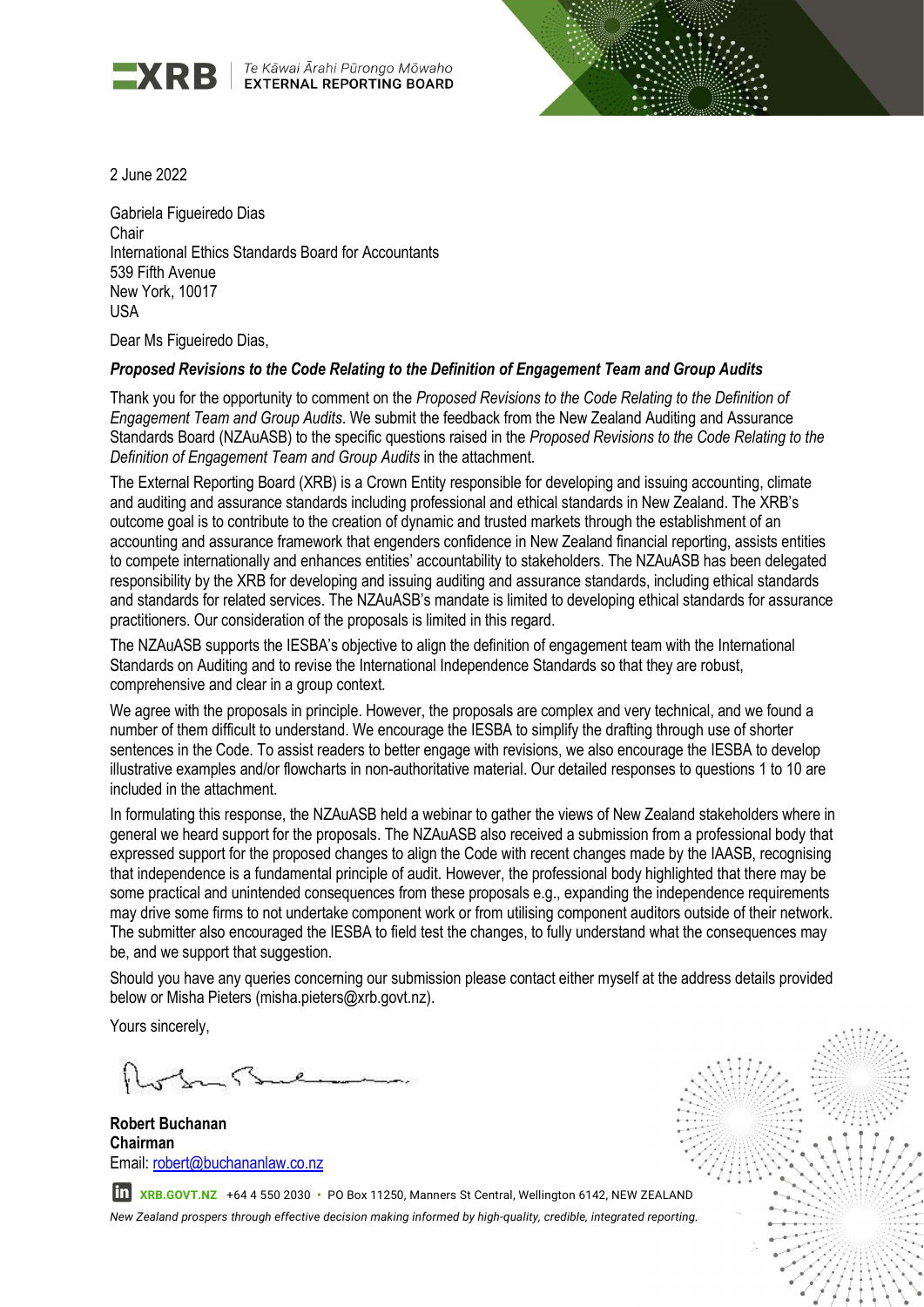# Submission of the New Zealand Auditing and Assurance Standards Board

### Proposed Revisions to the Code Relating to the Definition of Engagement Team and Group Audits

Question 1: Do you agree with the proposed changes to the Code related to the revised definition of ET, including:

- a) The revised definitions of the terms "engagement team", "audit team", "review team" and "assurance team;" and
- b) The explanatory guidance in paragraphs 400.A 400.D?

### Response:

The NZAuASB supports the objective of revising the definitions of engagement team, audit team, review team and assurance team to align with the IAASB standards. However, it is important that these definitions are clear so that it is easy to understand which individuals involved in an engagement are captured by each definition. The NZAuASB supports the inclusion of the explanatory guidance in paragraphs 400.A-400.D to achieve this.

The role of experts in an engagement and whether or not they are part of the engagement team is complex. We consider that the addition of further examples in 400.C would be helpful, along with clarity as to the implications of being an engagement team member or an audit team member. We consider that the explanatory guidance in paragraph 400.C could be enhanced by the use of a flowchart.

The NZAuASB is encouraged by the IESBA's consideration of the independence requirements for experts in an audit of financial statements. We urge the IESBA to consider further the impact of the use of experts in Part 4B of the Code dealing with assurance other than audit and review engagements, as it is our expectation that the use of experts is likely to increase with the increase in demand for reporting of ESG information.

## Question 2: Do you agree with the changes to the definitions of "audit team," "review team" and "assurance team" to recognize that EQRs may be sourced from outside a firm and its network?

### Response:

Yes, the NZAuASB supports the proposals and does not have any further comments.

# Question 3: Do you agree with the proposed new defined terms that are used in Section 405 in addressing independence considerations in a group audit?

### Response:

Yes, the NZAuASB supports the proposals and does not have any further comments.

Question 4: In relation to the proposals in Section 405, do you agree with the principles the IESBA is proposing for:

- a) Independence in relation to individuals involved in a group audit; and
- b) Independence in relation to firms engaged in a group audit, including CA firms within and outside the GA firm's network?

# Response:

Yes, the NZAuASB supports the proposals and does not have any further comments.

## Question 5: Concerning non-network CA firms, do you agree with the specific proposals in Section 405 regarding:

- a) Financial interest in the group audit client; and
- b) Loans and guarantees?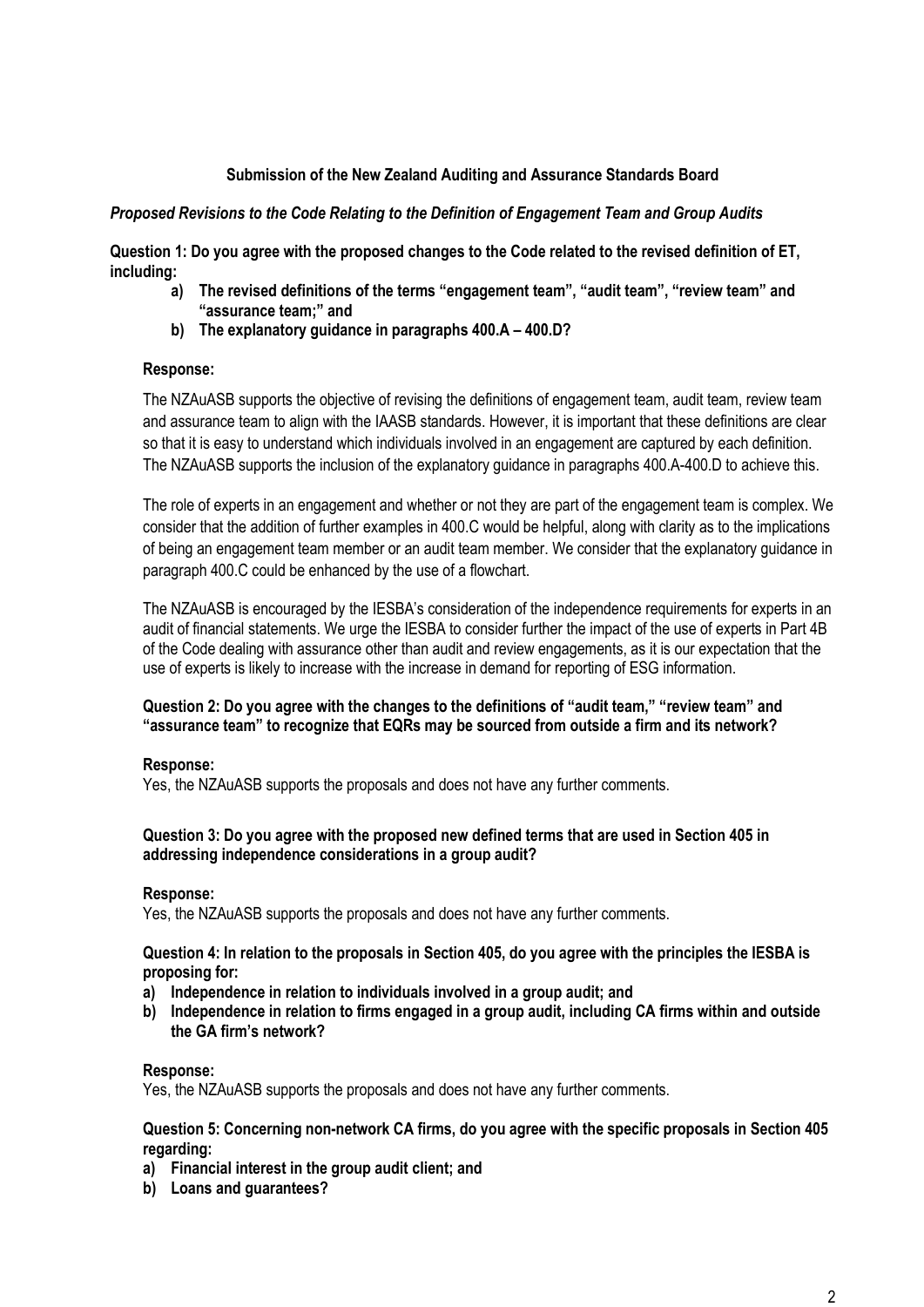### Response:

Yes, the NZAuASB supports the proposals and does not have any further comments.

### Question 6: Is the proposed application material relating to a non-network CA firm's provision of NAS to a component audit client in proposed paragraph 405.12 A1 – 405.12 A2 sufficiently clear and appropriate?

## Response:

No, the NZAuASB does not consider that the proposed application material is sufficiently clear.

405.12 A2 proposes application material for the evaluation of the self-review threat when a limited scope engagement is performed. The example provided to illustrate the concept is audit work limited to a specific line item such as inventory. The example states:

" the evaluation of the self-review threat would include non-assurance services that form part of or affect the accounting records or the financial information related to the accounting for, or the internal controls over, inventory."

When a firm is engaged to perform a limited scope audit over inventory, we consider the guidance is clear that if the non-assurance service related to internal controls over inventory, a self-review threat might be created. However, if the non-assurance engagement related to internal controls over creditors, it is not clear cut how this scenario might be captured by the words "related to the accounting for, or internal controls over inventory".

We consider it is unclear whether the intent of the words "related to the accounting for, or the internal controls over inventory" extends to other line items in the financial statements that the inventory balance may impact on, such as creditors and cost of goods sold or if it strictly the inventory line item of the financial statements. We consider that additional clarification to explain what the words "related to the accounting for" means would be helpful.

In this regard, including case study type scenarios in more detailed non-authoritative material would be helpful.

## Question 7: Is the proposed application material relating to changes in CA firms during or after the period covered by the group financial statements in proposed paragraph 405.12 A1 – 405.13 A2 sufficiently clear and appropriate?

# Response:

Yes, the NZAuASB considers the proposed application material to be sufficiently clear and appropriate.

# Question 8: Do you agree with the proposals in Section 405 to address a breach of independence by a CA firm?

# Response:

Yes, the NZAuASB supports the proposals and does not have any further comments.

# Question 9: Do you agree with the proposals consequential and conforming amendments as detailed in Chapters 2 to 6?

# Response:

Yes, the NZAuASB supports the proposals and does not have any further comments.

Question 10: Do you support the IESBA's proposal to align the effective date of the final provisions with the effective date of ISA 600 (Revised) on the assumption that the IESBA will approve the final pronouncement in December 2023?